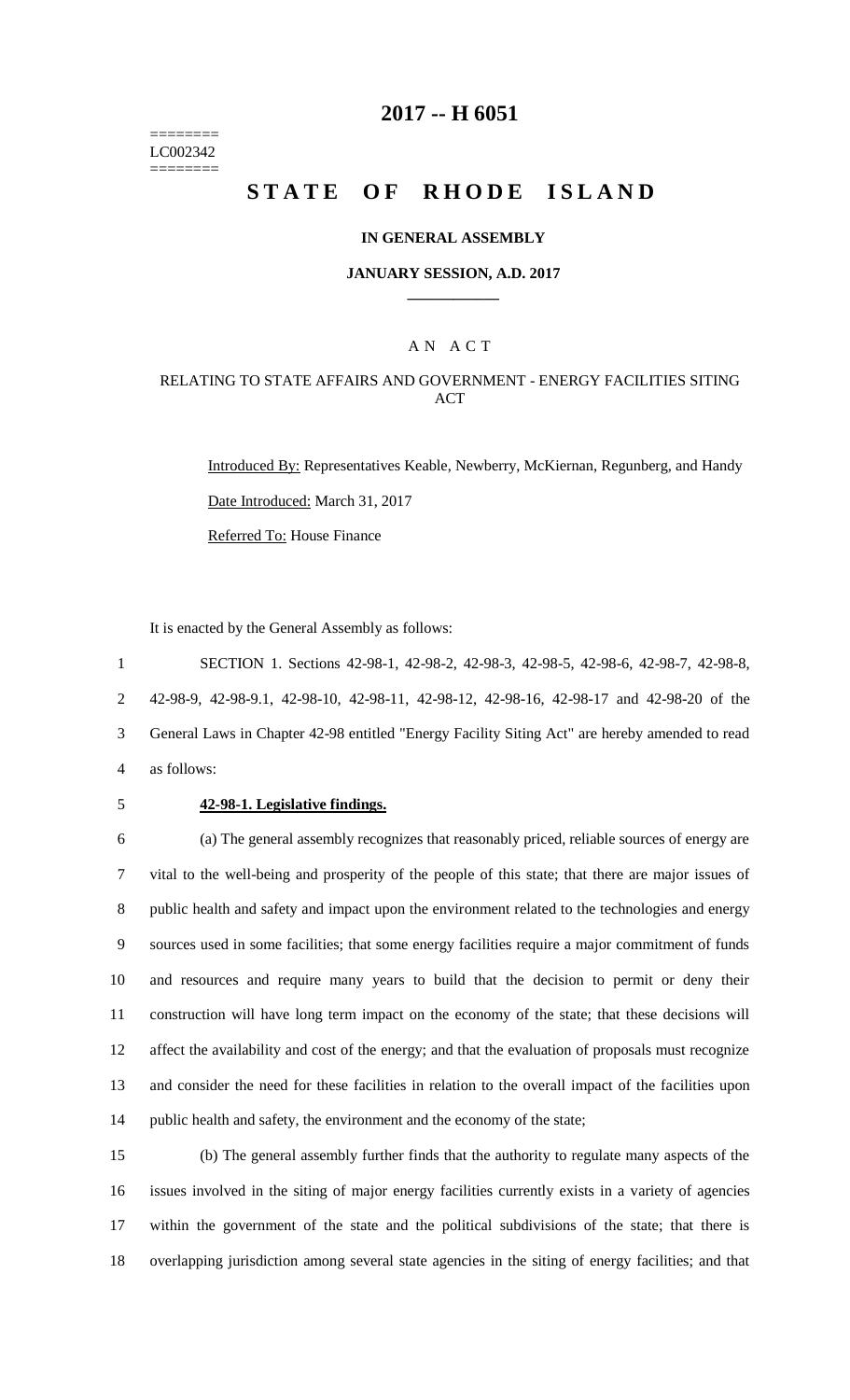there is the potential for conflicting decisions being issued by the various agencies having authority over the different aspects of the siting of a major energy facility;

 (c) The jurisdiction of each state agency should be defined, and the role of each agency in energy siting should be delineated, to eliminate overlap and duplication and to insure that expeditious decisions are made within a time frame to be determined by law; and that in addition to the existing regulation, statewide and regional planning for energy resources and the assessment of our state's need for energy should be on-going activities within Rhode Island;

 (d) The general assembly recognizes that each host community for any proposed or existing energy facility is uniquely affected by the energy facility siting process.

10  $(d)(e)$  There is need for a coordinated decision on any major energy facility; the technical expertise for this evaluation is available within existing agencies involved with the siting process; and

13  $(e)(f)$  There is a need for coordinating and expediting the review of each state agency and that the authority and responsibility to perform that function should be established.

#### **42-98-2. Declaration of policy.**

It shall be the policy of this state to assure that:

 (1) The facilities required to meet the energy needs of this and succeeding generations of Rhode Islanders are planned for, considered, and built in a timely and orderly fashion;

 (2) Construction, operation, and/or alteration of major energy facilities shall only be undertaken when those actions are justified by long term state and/or regional energy need forecasts;

 (3) The energy shall be produced at the least possible cost to the consumer consistent with the objective of ensuring that the construction, operation, and decommissioning of the facility shall produce the fewest possible adverse effects on the quality of the state's environment; most particularly, its land and its wildlife and resources, the health and safety of its citizens, the purity of its air and water, its aquatic and marine life, and its esthetic and recreational value to the public;

 (4) The licensure and regulatory authority of the state be consolidated in a single body, which will render the final licensing decision concerning the siting, construction, operation and/or alteration of major energy facilities;

 (5) An energy facility planning process shall be created through which the statewide planning program, in conjunction with the division of public utilities and carriers, will be empowered to undertake evaluations and projections of long and short term energy needs, and any other matters that are necessary to establish the state energy plans, goals, and policies. The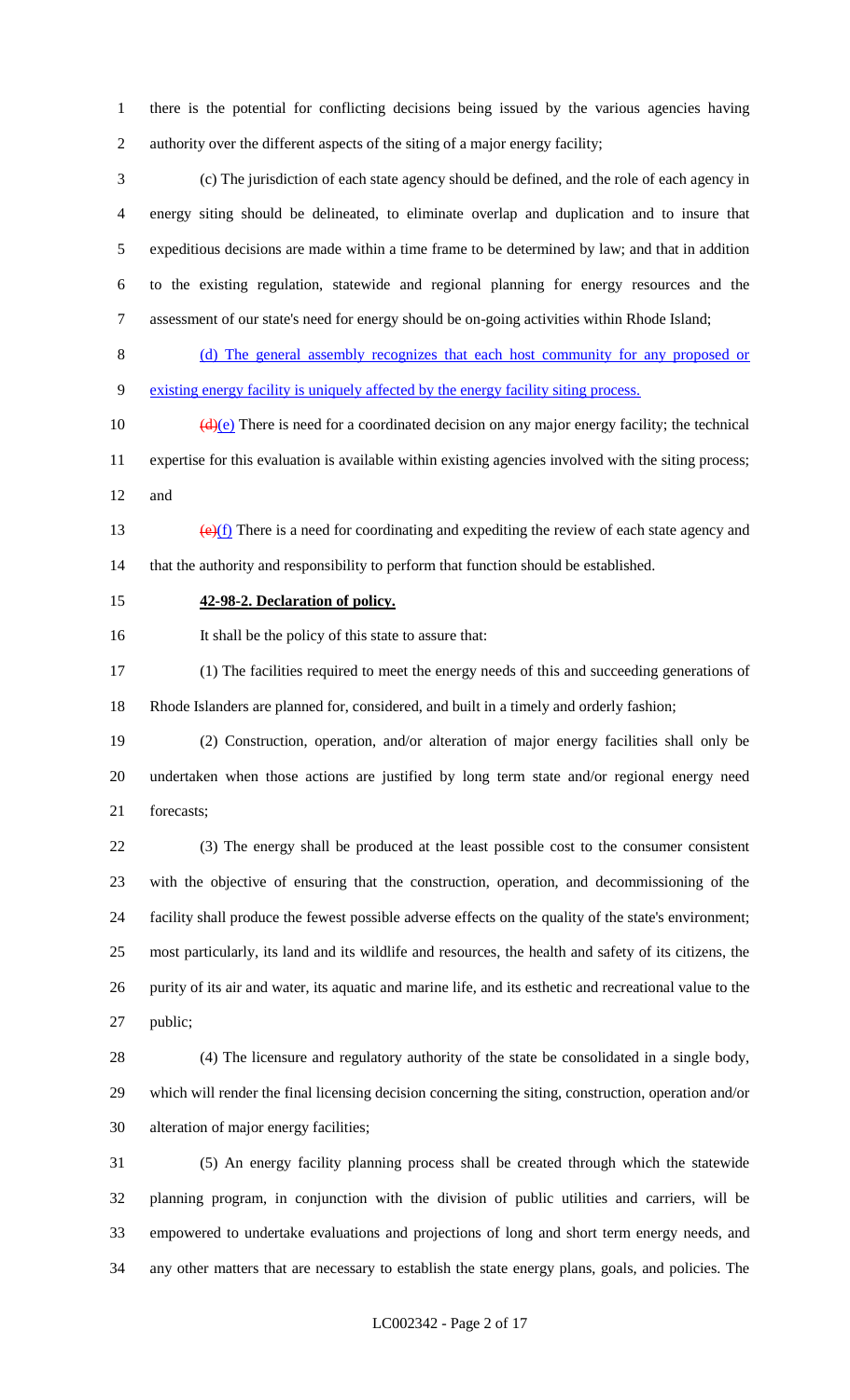state planning council shall be authorized and empowered to adopt a long term plan assessing the state's future energy needs and the best strategy for meeting them, as part of the state guide plan by January 1, 1991.

 (6) The construction, operation and/or alteration of major energy facilities shall be consistent with the state's established energy plans, goals, and policy.

 (7) Before approving the construction, operation and/or alteration of major energy facilities, the board shall determine whether cost effective efficiency and conservation opportunities provide an appropriate alternative to the proposed facility.

 (8) The energy facilities siting board shall give priority to energy generation projects based on the degree to which such projects meet, criteria including, but not limited to:

- (i) Using renewable fuels, natural gas, or coal processed by "clean coal technology" as 12 their primary fuel;
- 13 (ii) Maximizing efficiency;

14 (iii) Using low levels of high quality water;

(iv) Using existing energy-generation facilities and sites;

(v) Producing low levels of potentially harmful air emissions;

(vi) Producing low levels of wastewater discharge;

(vii) Producing low levels of waste into the solid waste stream; and

(viii) Having dual fuel capacity.

The board shall, within its rules and regulations, provide guidelines and definitions of

21 appropriate standards for the criteria designated in this subsection by January 1, 1991.

**42-98-3. Definitions.**

 (a) "Agency" means any agency, council, board, or commission of the state or political subdivision of the state.

 (b) "Alteration" means a significant modification to a major energy facility, which, as determined by the board, will result in a significant impact on the environment, or the public health, safety, and welfare. Conversion from one type of fuel to another shall not be considered to be an "alteration."

(c) "Board" for purposes of this chapter refers to the siting board.

 (d) "Major energy facility" means facilities for the extraction, production, conversion, and processing of coal; facilities for the generation of electricity designed or capable of operating at a gross capacity of forty (40) megawatts or more; transmission lines of sixty-nine (69) Kv or over; facilities for the conversion, gasification, treatment, transfer, or storage of liquified natural and liquified petroleum gases; facilities for the processing, enrichment, storage, or disposal of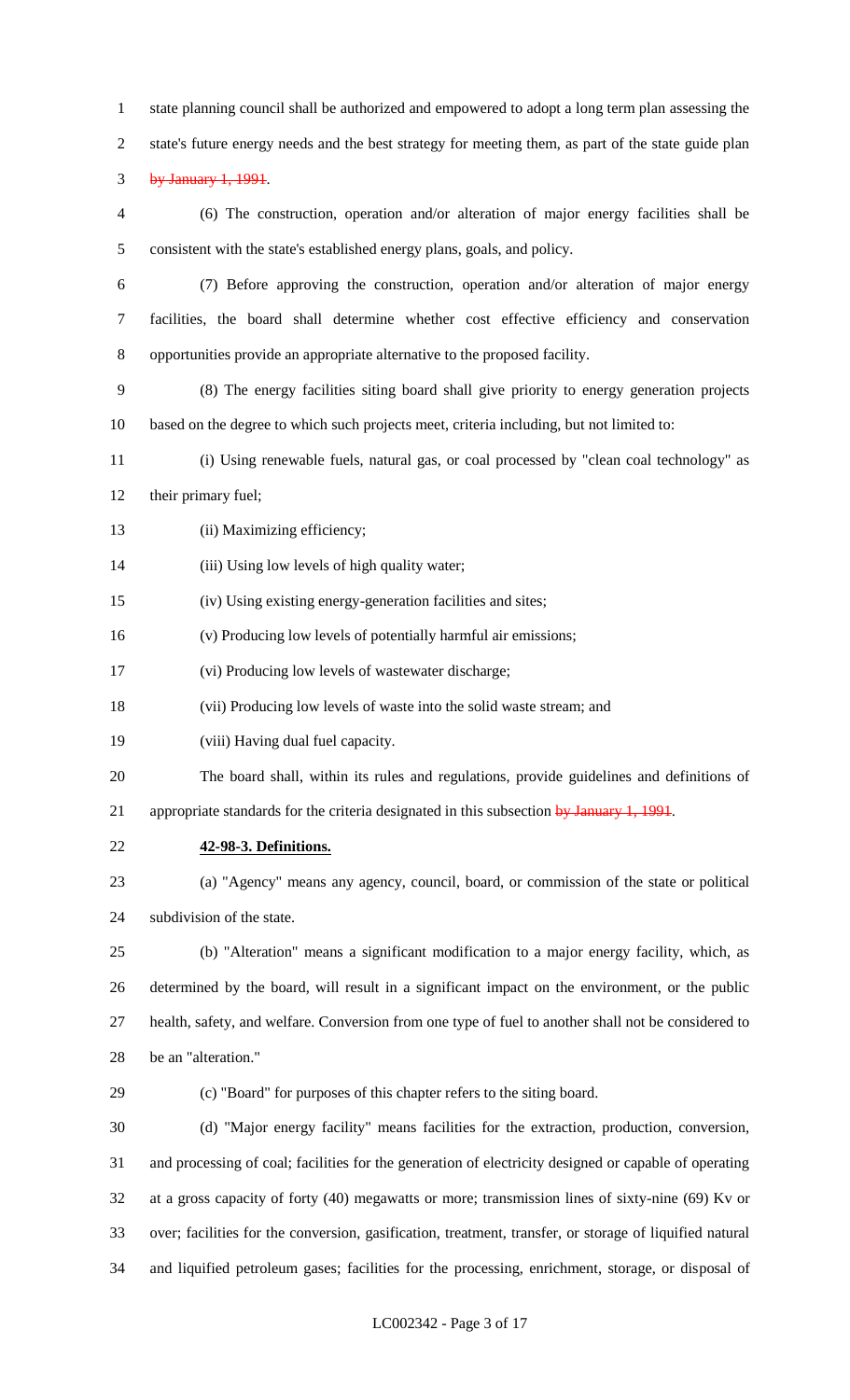nuclear fuels or nuclear byproducts; facilities for the refining of oil, gas, or other petroleum products; facilities of ten (10) megawatts or greater capacity for the generation of electricity by water power, and facilities associated with the transfer of oil, gas, and coal via pipeline; any energy facility project of the Rhode Island economic development corporation; the board may promulgate regulations to further define "major energy facility" to the extent further definition is required to carry out the purpose of this chapter, provided that any waste to energy facility shall not be deemed a major energy facility for the purposes of this chapter.

8 (e) "Clean coal technology" means one of the technologies developed in the clean coal 9 technology program of the United States Department of Energy, and shown to produce emissions 10 levels substantially equal to those of natural gas fired power plants.

11 (f) "Host community" means any city or town in the state in which all or a portion of a

12 proposed or existing energy facility shall be or is located.

## 13 **42-98-5. Board established.**

14 (a) There is established the siting board which shall be a part of state government. The 15 When the board sits for any purpose related to a proposed or existing facility, the siting board 16 shall consist of three  $(3)$  five  $(5)$  members, as follows: the chairperson of the public utilities 17 commission, who shall serve as chairperson of the siting board; the director of the department of 18 environmental management; and the associate director of administration for planning; two (2) 19 members designated by the council of the host community. If there is more than one host 20 community, the council of the two (2) most affected communities shall each designate one 21 member. Any member of the board who recuses him or herself or is otherwise unable to fulfill 22 their obligations shall designate his or her own successor from his or her respective agency, or, in 23 the case of members designated by a host community, a successor shall be appointed in like 24 manner.

25 (b) Each member of the board shall take an oath to administer the duties of office 26 faithfully and impartially and that oath shall be filed in the office of the secretary of state.

27 (c) The members of the board who serve in their capacity as an employee of the state or 28 quasi-state agency or municipality shall serve without compensation<sub>5</sub>, Members of the board who 29 are not employees of the state or municipality shall receive reasonable compensation for their 30 services, as determined by the board chairperson. but All members of the board shall be 31 reimbursed for their actual expenses necessarily incurred in the performance of their duties. The 32 compensation and expense reimbursement shall be paid monthly by the applicant. The board may 33 engage, at the applicant's expense, any consultants or expert witnesses that it deems necessary to 34 implement its statutory responsibilities; provided, however, that to the maximum extent possible,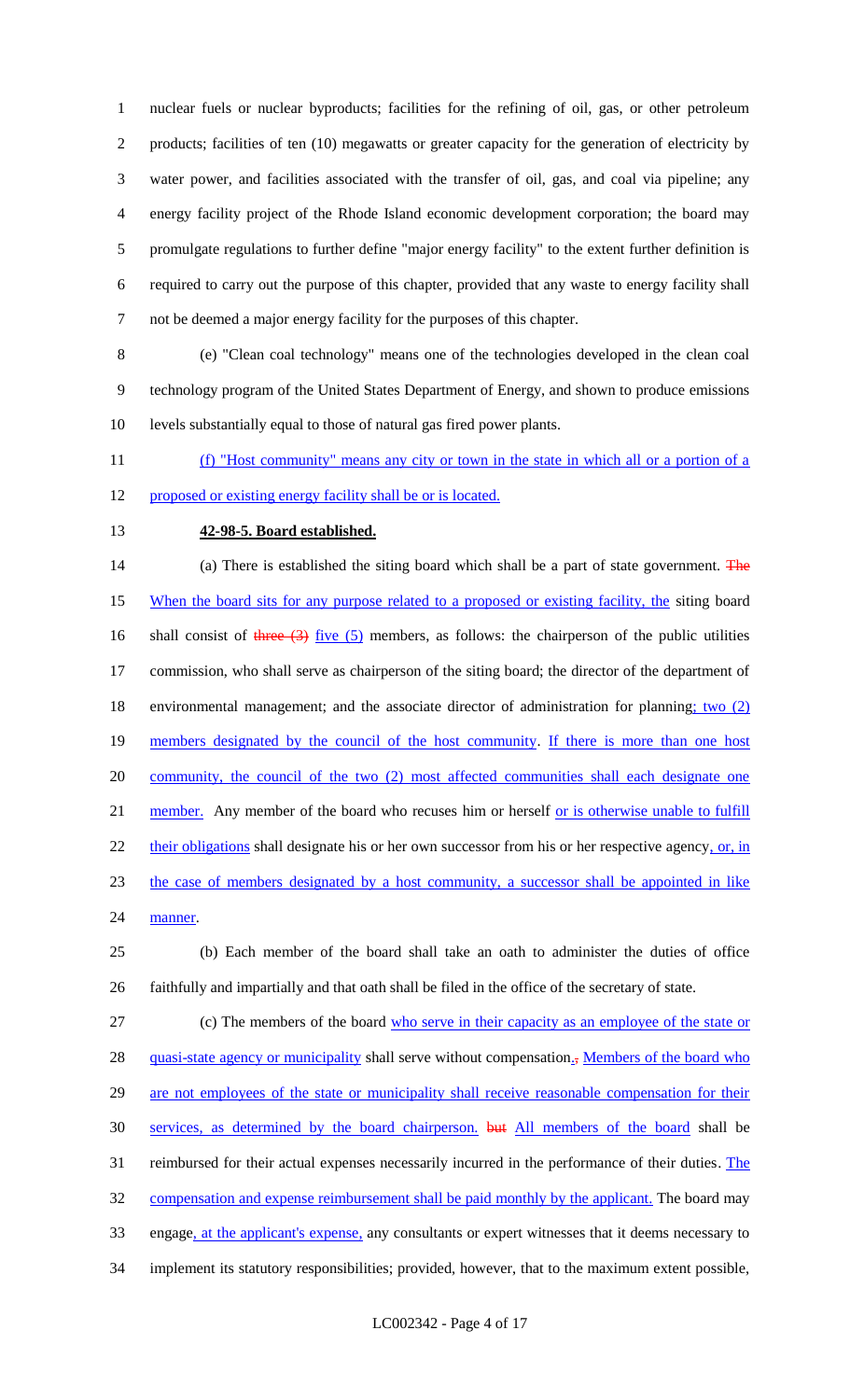board staff be drawn from existing state agencies. The board shall select a coordinator to be responsible for the publication and distribution of all official minutes, reports, and documents and to further serve as director of the board staff, which shall be located at the division of public utilities and common carriers. The coordinator, under the direction of the chairperson, shall coordinate and expedite the work of the various agencies to ensure that decisions are made within the time frame established by this chapter.

7 (d) A quorum shall consist of a majority of the board. A quorum is required to conduct any meeting of the board held for the purpose of considering and voting upon an adjudicatory decision, a proposal to adopt, amend or rescind regulations, or any other matter requiring a vote 10 of the board. A majority vote of the board shall be required for all actions, including licensing 11 decisions; **provided**, however, one member of the board may conduct any hearings the board is authorized to conduct pursuant to this chapter.

 (e) The board shall maintain and grant free access to records and reports in its files to members of the public during normal working hours and shall permit copies of those records and reports to be made by interested members of the public at their expense; provided, however, that the board shall not permit disclosure, other than to another government agency for the sole purpose of rendering an advisory opinion, of any information obtained by or submitted to the board pursuant to the provisions of this chapter, upon a showing, satisfactory to the board, that the information is entitled to protection as trade secrets or as privileged, confidential, or proprietary information. No other governmental agency shall disclose any trade secrets or privileged, confidential, or proprietary information.

 (f) Time periods within this chapter are directory, not mandatory, for good cause shown, the board may, at its discretion, extend any and all time periods herein.

#### **42-98-6. Holding over in office.**

 When the term of office of a member of the siting board expires or otherwise terminates, and that person has participated in hearing all or a substantial part of the evidence in a proceeding before the board, that person shall remain a member of the siting board for the sole purpose of completing the hearing and deciding the matter pending and signing the findings, orders, and 29 judgments in the proceeding. For these services, the person shall be paid reasonable compensation and necessary expenses as fixed by the siting board as composed following the expiration of that person's term of office. For this purpose, a proceeding shall be deemed completed when the siting board enters its final decision therein regardless of whether that decision is or may be appealed to the supreme court and the case remanded to the siting board for further proceedings.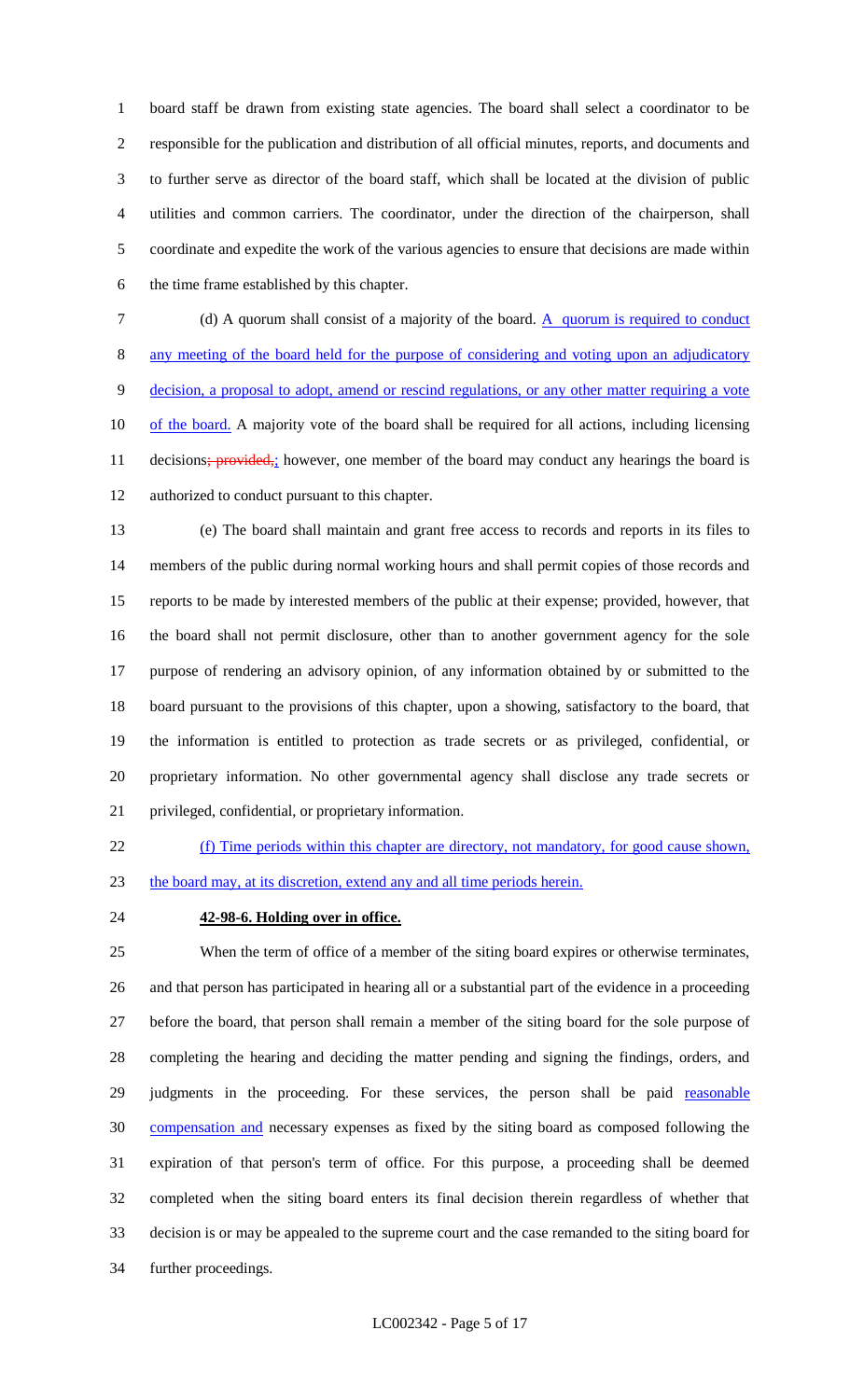## **42-98-7. Powers and duties.**

 (a) (1) The siting board is the licensing and permitting authority for all licenses, permits, assents, or variances which, under any statute of the state or ordinance of any political subdivision of the state, would be required for siting, construction or alteration of a major energy facility in the state.

 (2) Any agency, board, council, or commission of the state or political subdivision of the state which, absent this chapter, would be required to issue a permit, license, assent, or variance in order for the siting, construction, or alteration of a major energy facility to proceed, shall sit and function at the direction of the siting board. These agencies shall follow the procedures established by statute, ordinance, and/or regulation provided for determining the permit, license, assent, or variance, but, instead of issuing the permit, license, assent, or variance, shall forward its findings from the proceeding, together with the record supporting the findings and a recommendation for final action, to the siting board.

 (3) Notwithstanding any provision in this chapter to the contrary, in those instances in which the department of environmental management exercises a permitting or licensing function under the delegated authority of federal law, including, but not limited to, the Federal Clean Water Act (33 U.S.C. § 1251 et seq.), the Resource Conservation and Recovery Act (42 U.S.C. § 6901 et seq.), the Clean Air Act (42 U.S.C. § 7401 et seq.), and those state laws and regulations which implement those federal laws, the department of environmental management shall be the licensing and permitting authority. Moreover, the authority to issue licenses and permits delegated to the department of environmental management pursuant to chapter 1 of title 2 and to the coastal resources management council pursuant to chapter 23 of title 46, shall remain with those agencies, but in all other respects the department of environmental management and the coastal resources management council shall follow the procedures set forth in this chapter.

 (4) Each host community shall prepare and submit to the board a report as to the 26 consistency of the proposed facility with all local ordinances, regulations, standards and criteria 27 that apply to the facility.

 (b) The siting board is authorized and empowered to summon and examine witnesses and to compel the production and examination of papers, books, accounts, documents, records, certificates, and other legal evidence that may be necessary for the determination of its jurisdiction and decision of any question before, or the discharge of any duty required by law of, the board.

 (c) The siting board is empowered to issue any orders, rules, or regulations as may be required to effectuate the purposes of this chapter.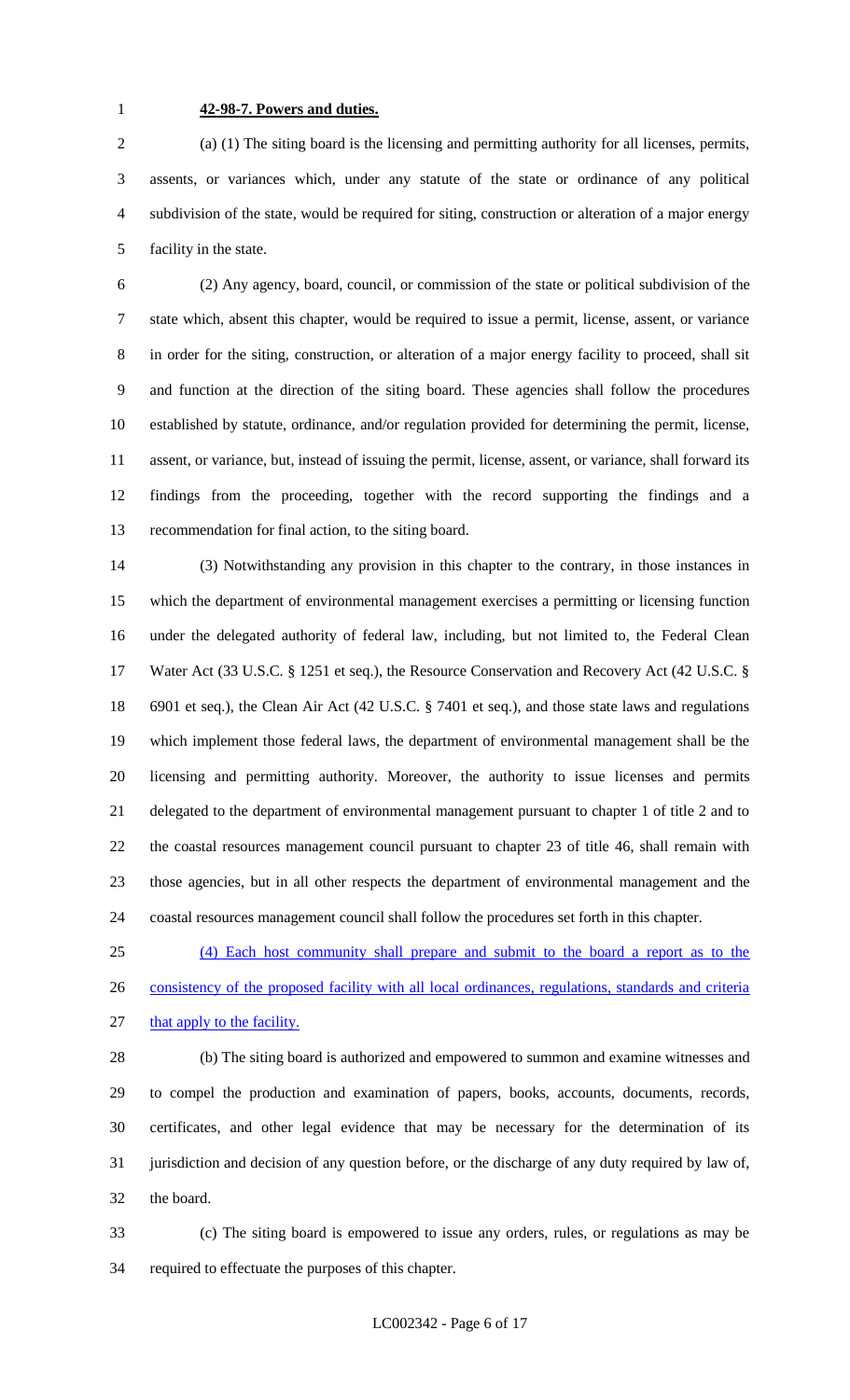- 1 (d) The siting board shall, by regulation, determine the standards for intervention. Each
- host community shall be granted intervenor status as of right.

 (e) The siting board's proceedings shall in all respects comply with the requirements of the Administrative Procedures Act, chapter 35 of this title, except where otherwise explicitly provided.

#### **42-98-8. Applications -- Contents -- Acceptance for filing.**

 (a) The rules and regulations promulgated by the board pursuant to § 42-98-7(c) shall prescribe the form and contents of applications under this chapter. The board shall review the energy facilities siting board (EFSB) rules of practice and procedure every two (2) years to ensure 10 standards for filing requirements and application contents are sufficient. The applications shall contain at least the following, where applicable:

 (1) Identification of the proposed owner(s) of the facility, including identification of all affiliates of the proposed owners, as the term is defined in § 39-3-27.

 (2) Detailed description of the proposed facility, including its function and operating characteristics, and complete plans as to all structures, including underground construction and 16 transmission facilities, underground or aerial, associated with the proposed facility- $\frac{1}{2}$  and a detailed description of the applicant's access to all necessary utilities, including, but not limited

18 to, water, sewer, electric, and gas.

 The complete plans shall be the basis for determining jurisdiction under the energy facility siting act and shall be the plans submitted to all agencies whose permit is required under 21 the law. The application shall include all information which, absent this chapter, the applicant 22 would be required to submit to each agency to obtain a permit, license, variance, or assent.

 (3) A detailed description and analysis of the impact of the proposed facility on its physical and social environment together with a detailed description of all environmental characteristics of the proposed site, and a summary of all studies prepared and relied upon in connection therewith.

 Where applicable these descriptions and analysis shall include a review of current independent, scientific research pertaining to electric and magnetic fields (EMF). The review shall provide data assessing potential health risks associated with EMF exposure. For the purposes of this chapter "prudent avoidance" shall refer to measures to be implemented in order to protect the public from EMF exposure.

 (4) All studies and forecasts, complete with the information, data, methodology, and assumptions on which they are based, on which the applicant intends to rely in showing the need for the proposed facility under the statewide master construction plan submitted annually.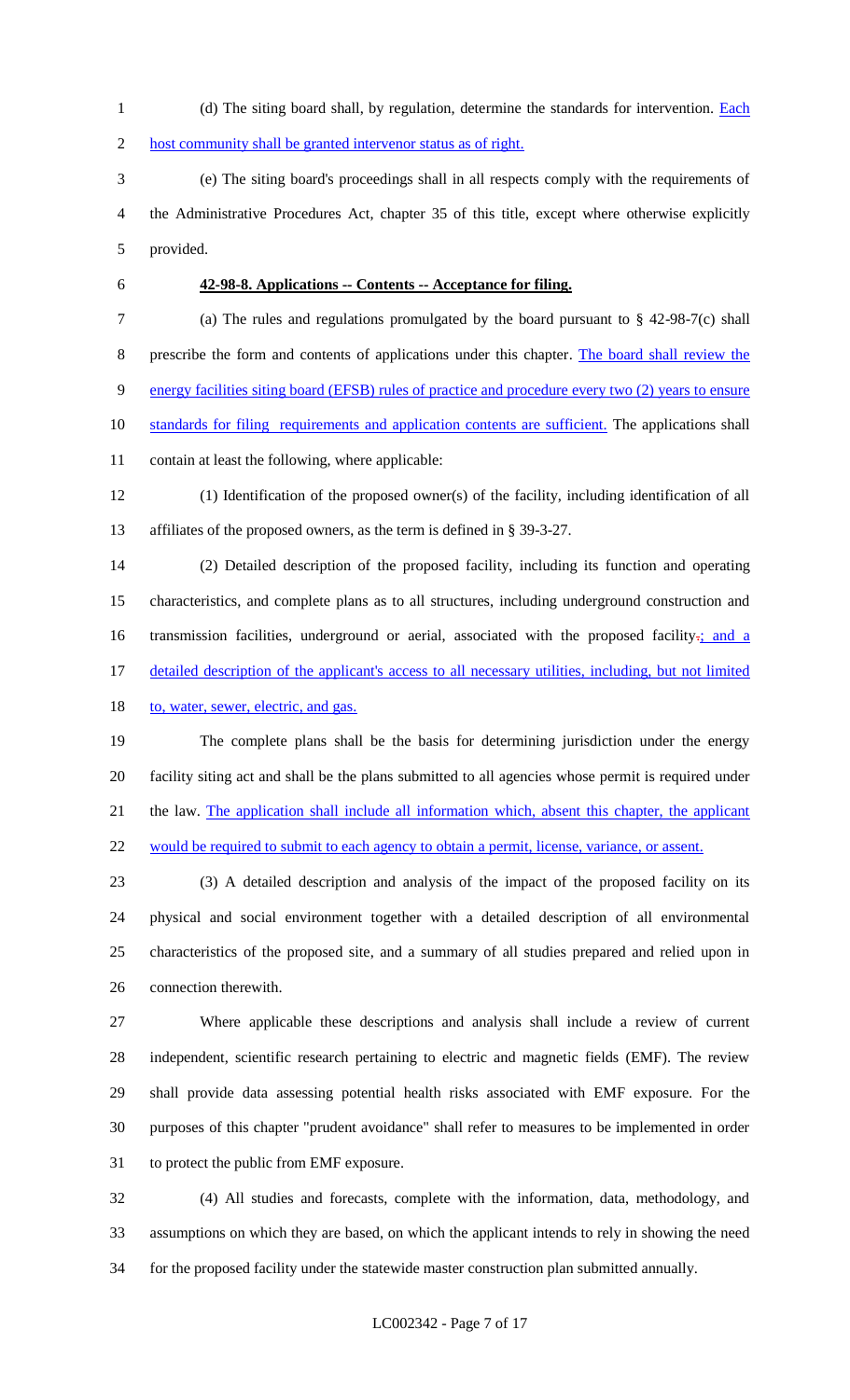(5) Complete detail as to the estimated construction cost of the proposed facility, the projected maintenance and operation costs, estimated costs to the community such as safety and public health issues, storm damage and power outages, estimated costs to businesses and homeowners due to power outages, the estimated unit cost of energy to be produced by the proposed facility, and expected methods of financing the facility.

 (6) A complete life-cycle management plan for the proposed facility, including a detailed schedule providing design, material acquisition, construction, testing, and operation dates; and measures for protecting the public health and safety and the environment during the facility's operations, including, but not limited to, plans for the handling and disposal of wastes from the 10 facility, plans for emergency operations and shutdowns, and plans for the decommissioning of the facility at the end of its useful life.

 (7) A study of alternatives to the proposed facility, including alternatives as to energy sources, methods of energy production, and sites for the facility, together with reasons for the applicant's rejection of these alternatives. The study shall include estimates of facility cost and unit energy costs of alternatives considered.

16 (8) A detailed and specific statement as to the effects the proposed facility would have on 17 the ability of the state to meet the carbon-emissions-reduction goals set forth in §42-6.2-2(a)(2).

18 (b) Within thirty (30) days of the filing of an applicant application under this chapter, and 19 prior to docketing the application, the board shall notify the applicant whether the application is in the form and addresses the matters that are required by this section and the rules and regulations as are promulgated pursuant to § 42-98-7. An application meeting these requirements shall then be docketed. Any application deemed to be deficient shall be returned to the applicant, together with a concise and explicit statement of the application's deficiencies. The application 24 may be resubmitted once all identified deficiencies have been remedied. Within fifteen (15) days 25 of the resubmission of an application following a rejection for deficiency, the board shall docket 26 the application together with specification of continuing deficiencies noted by the board, if any.

#### **42-98-9. Applications -- Procedures for review -- Preliminary hearing.**

 (a) Within sixty (60) days following the board's docketing of an application the board shall, on not less than forty-five (45) days' notice to all agencies, subdivisions of the state, and the public, convene a preliminary hearing on the application to determine the issues to be considered by the board in evaluating the application, and to designate those agencies of state government and of political subdivisions of the state which shall act at the direction of the board for the purpose of rendering advisory opinions on these issues, and to determine petitions for intervention.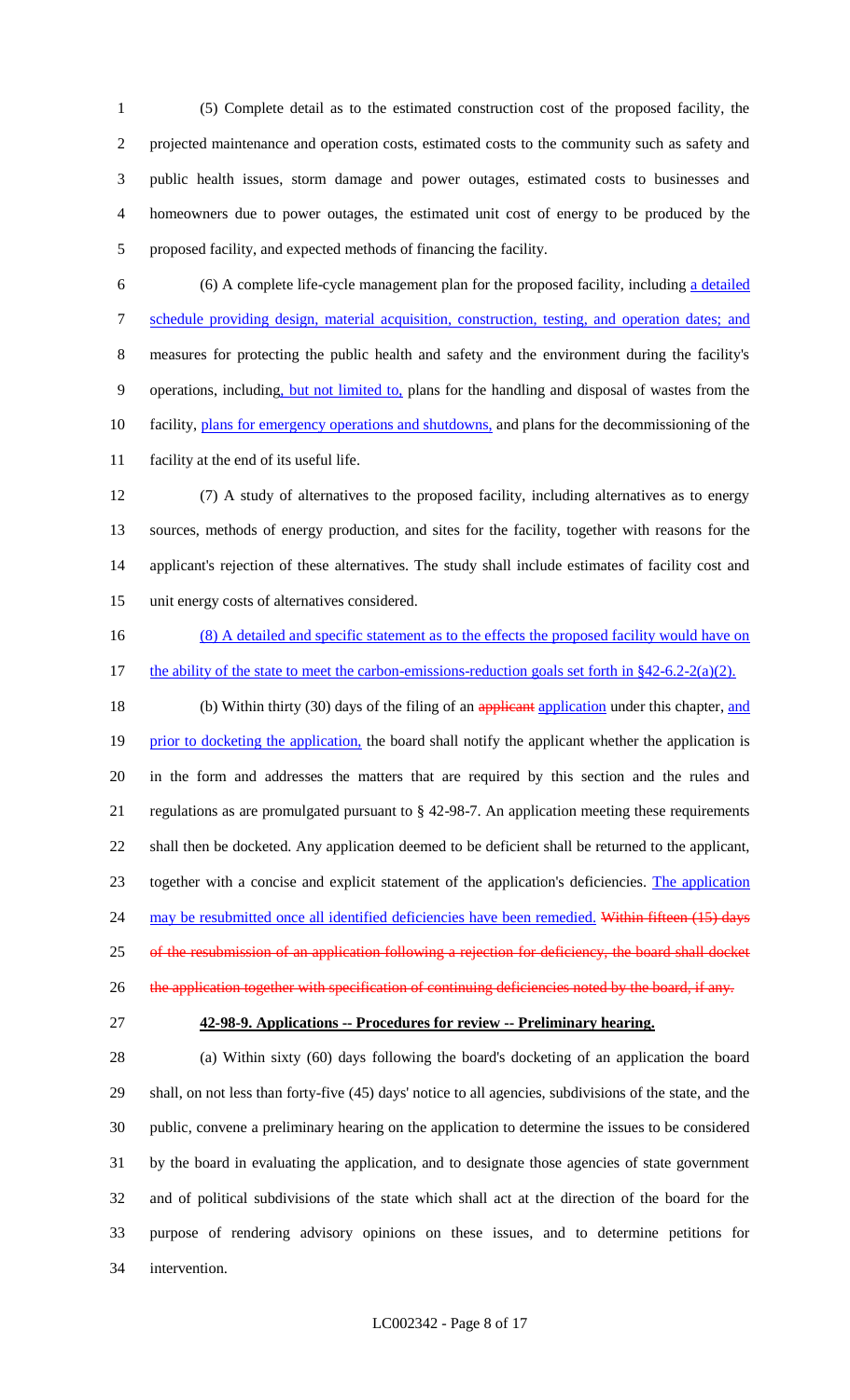(b) The board shall consider as issues in every proceeding the ability of the proposed facility to meet the requirements of the laws, rules, regulations, and ordinances under which, absent this chapter, the applicant would be required to obtain a permit, license, variance, or assent. The agency of state government or of a political subdivision of the state which, absent this chapter, would have statutory authority to grant or deny the permit, license, variance, or assent, shall function at the direction of the board for hearing the issue and rendering an advisory opinion thereon.

 (c) The board shall limit the scope of any agency's investigation where it finds that more than one agency has jurisdiction over a matter at issue in the licensing process. In these instances, the board shall determine which agency shall make the necessary findings on the issue after giving proper consideration to the expertise and resources available to each of the agencies involved.

 (d) The public utilities commission shall conduct an investigation in which the division of 14 planning of the department of administration, the governor's office of energy resources assistance and the division of public utilities and carriers shall participate and render an advisory opinion as 16 to the need for the proposed facility.

 (e) The statewide planning program within the department of administration shall conduct an investigation and render an advisory opinion as to the socio-economic impact of the 19 proposed facility and its construction and consistency with the state guide plan. This investigation 20 shall include review of municipal comprehensive plans for all host communities to ensure the proposed project conforms to each municipal comprehensive plan.

 (f) The board shall seek advisory opinions from the zoning, planning, and building departments for each host community. The board shall seek advisory opinions from all public 24 utilities serving the facility, including, but not limited to, water, sewer, electric and gas. Advisory opinions from municipal entities shall include a study of the financial impact of the proposed 26 facility on local services, infrastructure, and all public and private property located within three (3) miles of the proposed site boundaries.  $(f)(g)$  A decision of the board under this section shall be issued within thirty (30) days

 following the conclusion of the preliminary hearing and in any event within forty-five (45) days of the commencement of the hearing.

 **42-98-9.1. Public notice and hearings on construction projects in cities and towns affected.**

 (a) The applicant shall notify the host community no less than thirty (30) days prior to filing its application with the board.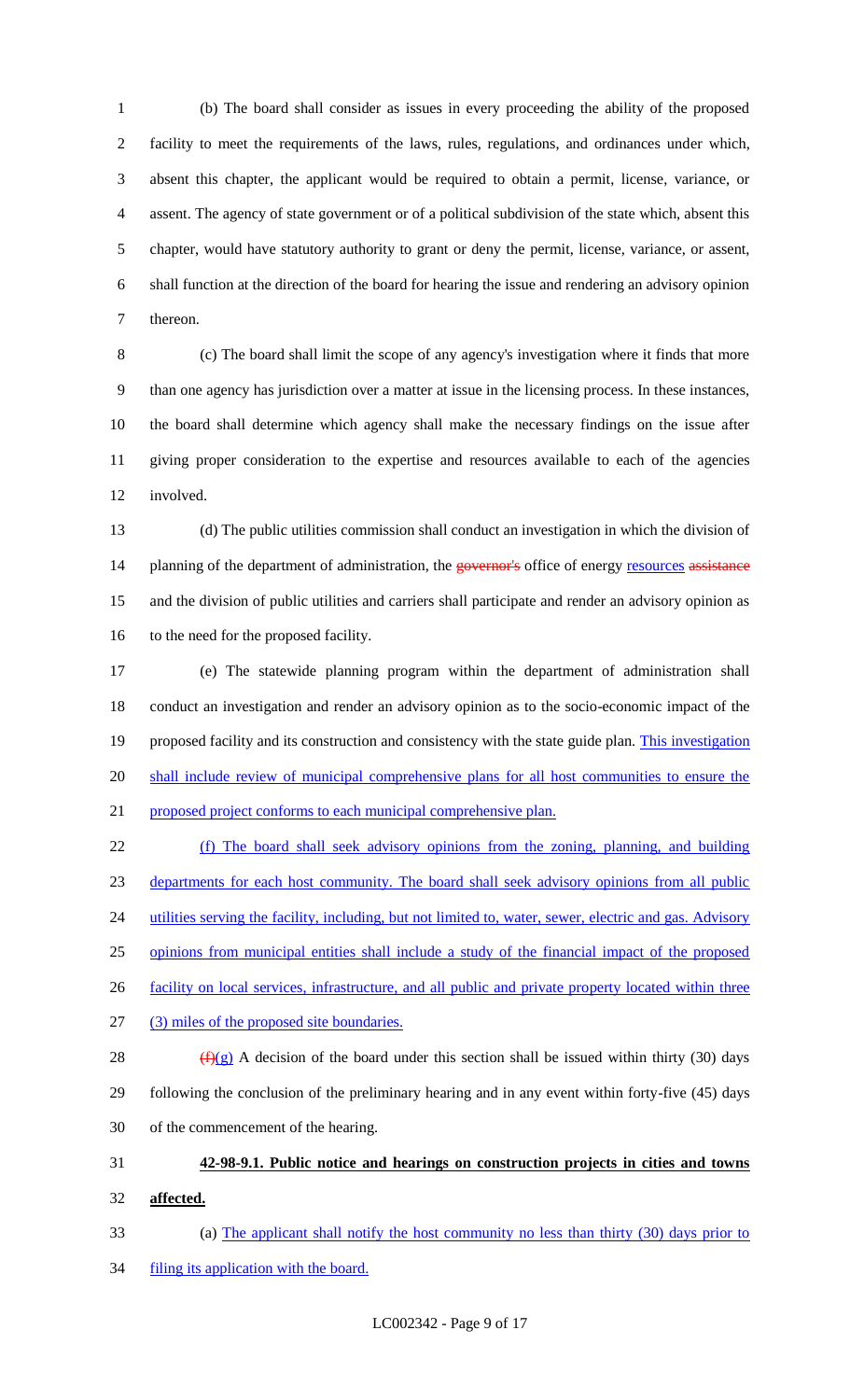1 (b) Upon receiving a utility company application the board shall immediately notify, in 2 writing, the councils of the towns and cities affected by the construction. This includes, but is not 3 limited to, each host community.

 $\bigoplus$  (b)(c) The board shall have at least one three (3) public hearing in each town or city 5 affected host community prior to holding its own hearings and prior to taking final action on the 6 application. All details of acceptance for filing in § 42-98-8(a)(1) -- (a) $\left(\frac{\Theta}{7}\right)$  shall be presented at 7 town or city hearings for public comment. No public hearing shall occur until the application is 8 deemed sufficient and docketed by the board as required in §42-98-8(b). Public hearings shall be 9 held within six (6) months of the date the application is docketed by the board. When the subject 10 of the application is a facility for the generation of electricity, or new facilities for the 11 transmission of electricity, the town or city each host community, including quasi-municipal 12 corporations within the host community, where the proposed facility would be located may 13 request funding from the applicant to perform studies of the local environmental effects of the 14 proposed facility. The expense of those studies shall not exceed the lesser greater of one hundred 15 thousand dollars (\$100,000) one hundred fifty thousand dollars (\$150,000) or one-tenth percent 16 (.1%) of the estimated capital cost of the proposed facility located in such city or town. If the 17 applicant contests the relevance of the requested study, or believes it to be redundant with studies 18 already performed, the applicant may request a ruling from the board whether the study is 19 necessary and reasonably expected to produce relevant information. The board's ruling shall be 20 conclusive and final, and shall not be the basis for an interlocutory appeal, injunction or otherwise 21 delay the board's processing of the application. The applicant shall also pay any and all fees and 22 expenses reasonably incurred by each host community, including quasi-municipal corporations 23 within the host community, to fully participate in the facility siting process, and local review, 24 including, but not limited to, fees and expenses for legal counsel, expert evaluations, transcripts 25 and other costs associated with the entire facility siting process.

 $\left(\frac{e}{d}\right)$  The applicant shall notify the citizens in towns and cities affected thirty (30) days 27 prior to public meetings through local papers. Newspaper notices shall be at least one-half (1/2) page in size, and shall include a map depicting the project and all associated corridors. If the 29 board determines that any notice was substantially inaccurate, then the board may order an additional hearing with appropriate notice.  $(d)(e)$  The applicant shall notify abutting the following land owners individually, in

32 writing, thirty (30) days prior to the any hearings, by certified mail, postage prepaid $\frac{1}{2}$ .

33 (1) For proposed or existing electric generating facilities, applicants shall notify all land

34 owners whose property is located within three (3) miles of the proposed site boundaries; and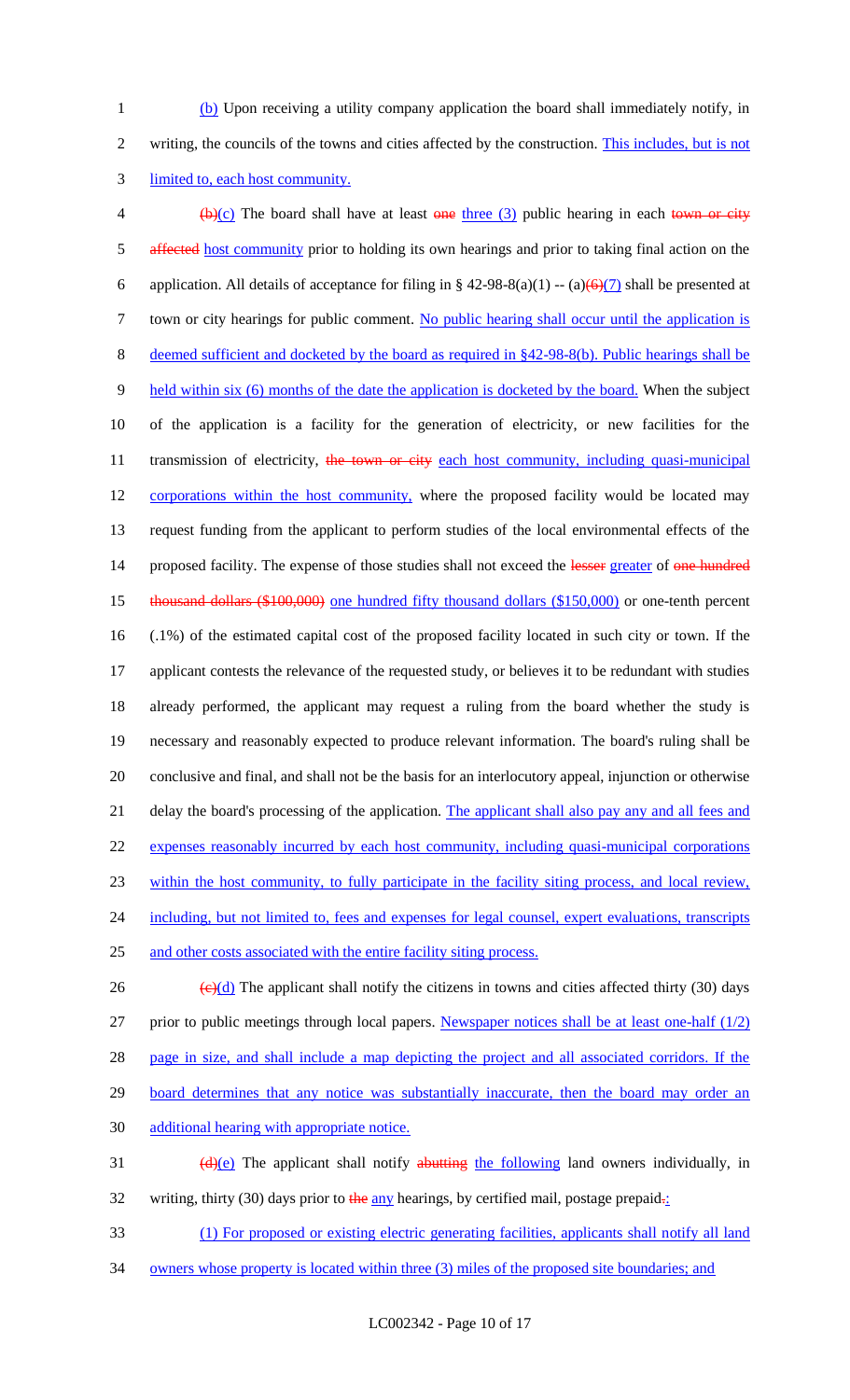(2) For all other projects, applicants shall notify all land owners whose property is located

```
2 within one mile from the proposed project or corridor.
```
- $\frac{(\mathbf{e})(f)}{g}$  Public input shall be a part of the decision making process.
- **42-98-10. Agency procedures -- Advisory opinion.**
- (a) Each agency of the state or political subdivision of the state designated under § 42-98- 9 shall proceed to consider the issue or issues consigned to it for review. Each agency shall conclude its consideration and issue its advisory opinion not more than six (6) months following 8 its designation under § 42-98-9 and receipt of all details required under §§42-98-8(a)(1) through 9  $\frac{42-98-8(a)(7)}{2}$ , or any lesser time that the board may require, or the right to exercise the function 10 shall be forfeited to the board. If sufficient details to allow agencies to consider and issue 11 advisory opinions are unavailable for any reason, the application proceeding shall be suspended 12 for up to sixty (60) days to allow sufficient details to be submitted by the applicant. If, at the end 13 of sixty (60) days, sufficient details have not been provided in writing, the application shall be 14 denied with prejudice. (b) Advisory opinions issued by agencies designated under § 42-98-9 shall not be considered as final decisions of the agencies making the opinions, and shall not be subject to judicial review under § 42-35-15, or any other provision of the general laws.
- (c) Advisory opinions issued by zoning boards of review, building inspectors, or any other agency of a municipality designated under § 42-98-9 shall not be reviewable by the public utilities commission under § 39-1-30.
- (d) Failure or refusal of the applicant to provide requested information may be considered as grounds for recommending denial.
- (e) At the request of the siting board, the director of environmental management and the coastal resources management council shall give priority to the review of permits for energy facilities.
- (f) Any town or city council may submit to the board a resolution setting forth the council's support or opposition to the project at any time after the application is docketed by the 28 board and no later than thirty (30) days following the submission of advisory opinions, unless an
- extension is granted by the board for good cause shown.
- 

#### **42-98-11. Final hearing -- Standards -- Decisions.**

 (a) Within forty-five (45) days after the final date for submission of advisory opinions pursuant to § 42-98-10, the board shall convene the final hearing on the application. The purpose of this hearing shall not be to rehear the evidence which was presented previously in hearings before agencies designated under § 42-98-9, but rather to provide the applicant, intervenors, the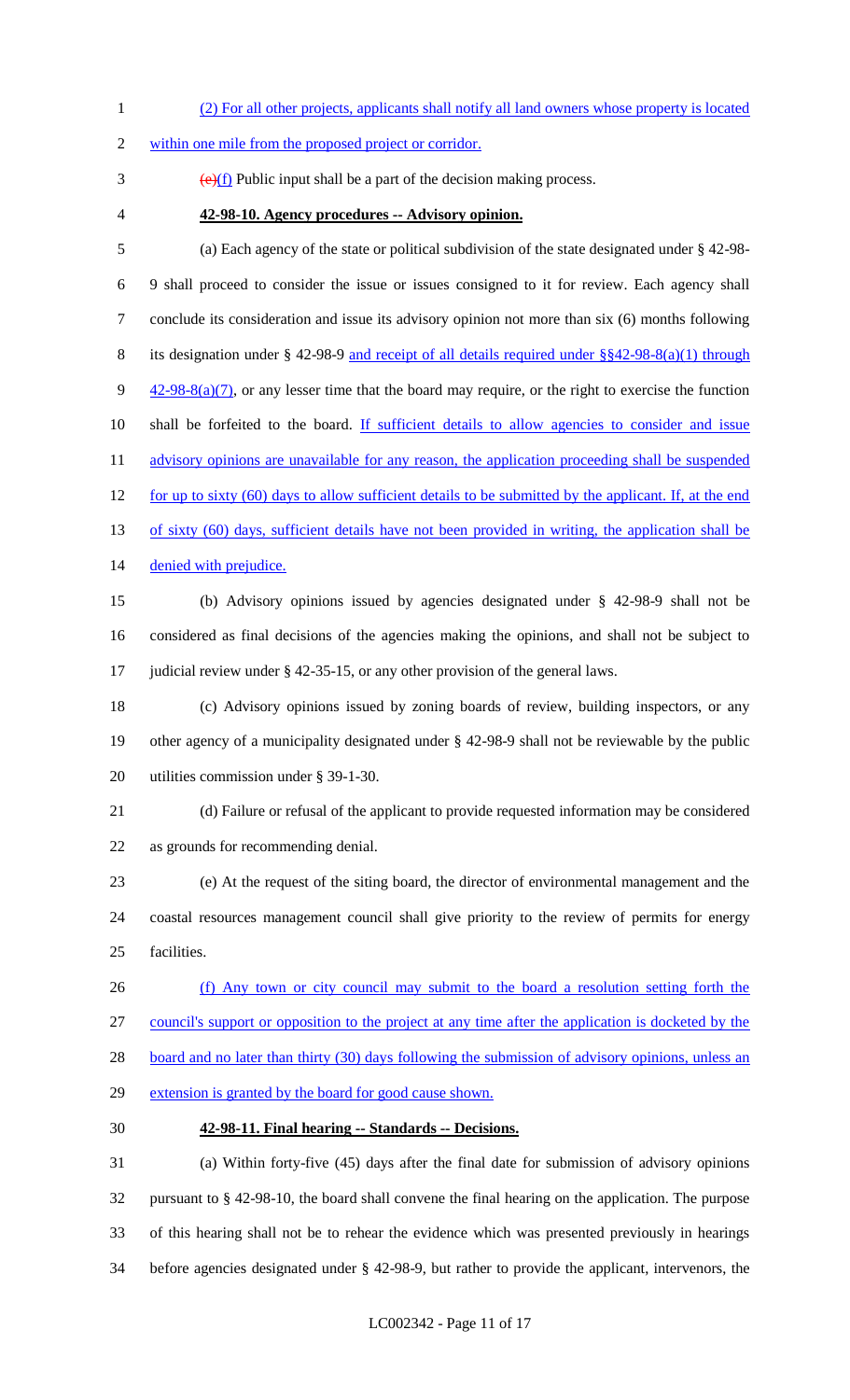public, and all other parties in the proceeding, the opportunity to address in a single forum, and from a consolidated, statewide prospective, the issues reviewed, and the recommendations made in the proceedings before the agencies designated under § 42-98-9. The board at this hearing may, at its discretion, allow the presentation of new evidence by any party, including intervenors, as to the issues considered by the agencies designated under § 42-98-9. The board may limit the presentation of repetitive or cumulative evidence. The hearing shall proceed on not less than thirty (30) days' notice to the parties and the public, shall be concluded not more than sixty (60) days following its initiation, and shall be conducted expeditiously.

 (b) The board shall issue a decision granting a license only upon finding that the applicant has shown that:

 (1) Construction of the proposed facility is necessary to meet the needs of the state and/or region for energy of the type to be produced by the proposed facility.

- (2) The proposed facility is cost-justified, and can be expected to produce energy at the lowest reasonable cost to the consumer consistent with the objective of ensuring that the construction and operation of the proposed facility will be accomplished in compliance with all of the requirements of the laws, rules, regulations, and ordinances, under which, absent this chapter, a permit, license, variance, or assent would be required, or that consideration of the public health, safety, welfare, security and need for the proposed facility justifies a waiver of some part of the requirements when compliance cannot be assured.
- (3) The proposed facility will not cause unacceptable harm to the environment and will enhance the socio-economic fabric of the state.
- (c) The board shall not issue a decision granting a license to any applicant unless the board has thoroughly considered whether construction of the proposed facility will adversely 24 impact the ability of the state to achieve the carbon-emissions-reduction goals set forth in §42- $25 \quad 6.2 - 2(a)(2)$ .
- 26 (d) Prior to the making of a decision, the board shall take into consideration any town or city council resolution regarding the application. Where a host community is already burdened by 28 one or more fossil fuel energy facilities of eighty megawatts (80MW) or more, the board shall
- 29 abide by the town or city council's wishes with regard to a proposed new facility, unless the board
- is presented with clear and convincing evidence to the contrary.
- (e) Where multiple EFSB applications relate to a single project, the board shall consider
- 32 the cumulative impacts of the related applications.
- 33  $\left(\frac{e}{f}\right)$  Within sixty (60) days of the conclusion of the final hearing the board shall issue its final decision on the application. A decision in favor of the application shall constitute a granting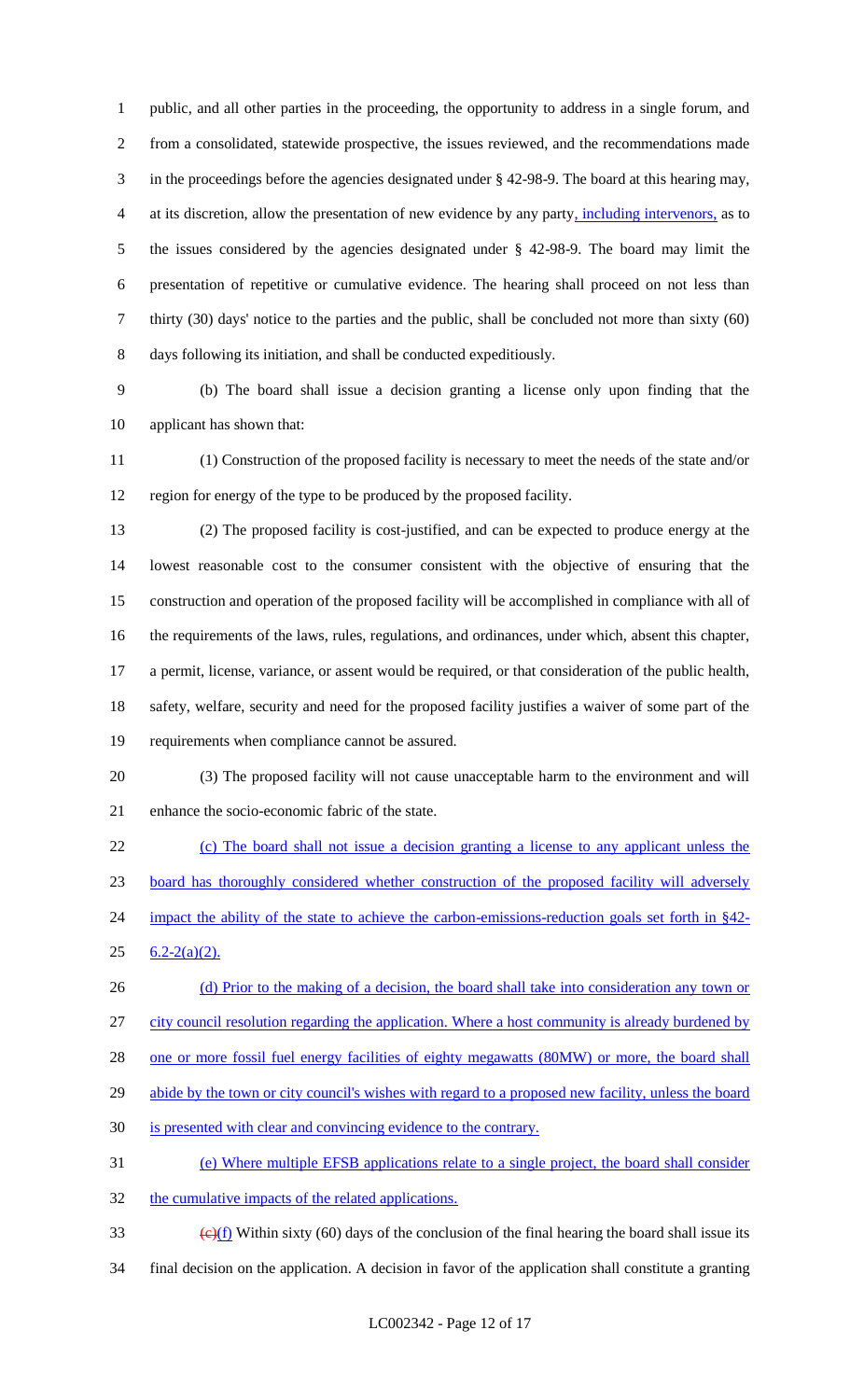1 of all permits, licenses, variances, *appraisals*, or assents, which under any law, rule, regulation, or ordinance of the state or of a political subdivision thereof which would, absent this chapter, be required for the proposed facility. The decision may be issued requiring any modification or alteration of the proposed facility, and may be issued on any condition the board deems warranted by the record, and may be issued conditional upon the applicant's receipt of permits required by federal law. The board's decision shall explicitly address any resolution from a host community, 7 and each of the advisory opinions received from agencies, and the board's reasons for accepting, rejecting, or modifying, in whole or in part, any of those advisory opinions. The board shall, within ten (10) days of granting a license, with or without conditions, deliver the decision to the speaker of the Rhode Island house of representatives, and the president of the Rhode Island senate.

## **42-98-12. Appeals and judicial review.**

 (a) The licensing decision issued by the siting board shall constitute the sole, final, binding, and determinative regulatory decision within the state for the purposes of siting, building, operating, or altering a major energy facility.

16 (b) Any person aggrieved by a decision decision of the board may within ten (10) twenty  $17 \frac{(20)}{20}$  days from the date of ratification of the decision, obtain judicial review of the decision in the 18 manner and according to the standards and procedures provided in chapter 5 of title 39 appeal the 19 decision to the supreme court by filing a notice of appeal with the board and the supreme court.

#### **42-98-16. Violations.**

 (a) Failure to comply with any promulgated board rule, regulation, requirement or procedure for the licensing of energy facilities shall constitute grounds for suspension or dismissal, with or without prejudice in its discretion, of licensing proceedings, provided that the applicant shall have a reasonable opportunity to show cause for and remedy the lack of compliance.

 (b) Failure to comply with any provision, condition or limitation contained in a board license to site, build, or alter a major energy facility and/or failure to comply with a board cease and desist order and/or a board order to remedy a non-complying action shall be grounds for suspension or revocation of the license, and/or shall be punishable by a fine of not more than twenty thousand dollars (\$20,000) fifty thousand dollars (\$50,000). Each day of continuing noncompliance shall be considered a separate violation and so punished.

 (c) The board may require the licensee to maintain those records as are reasonable and necessary to monitor compliance with license provisions, and shall have the authority to enter onto the property of licensees to investigate complaints of noncompliance and to perform routine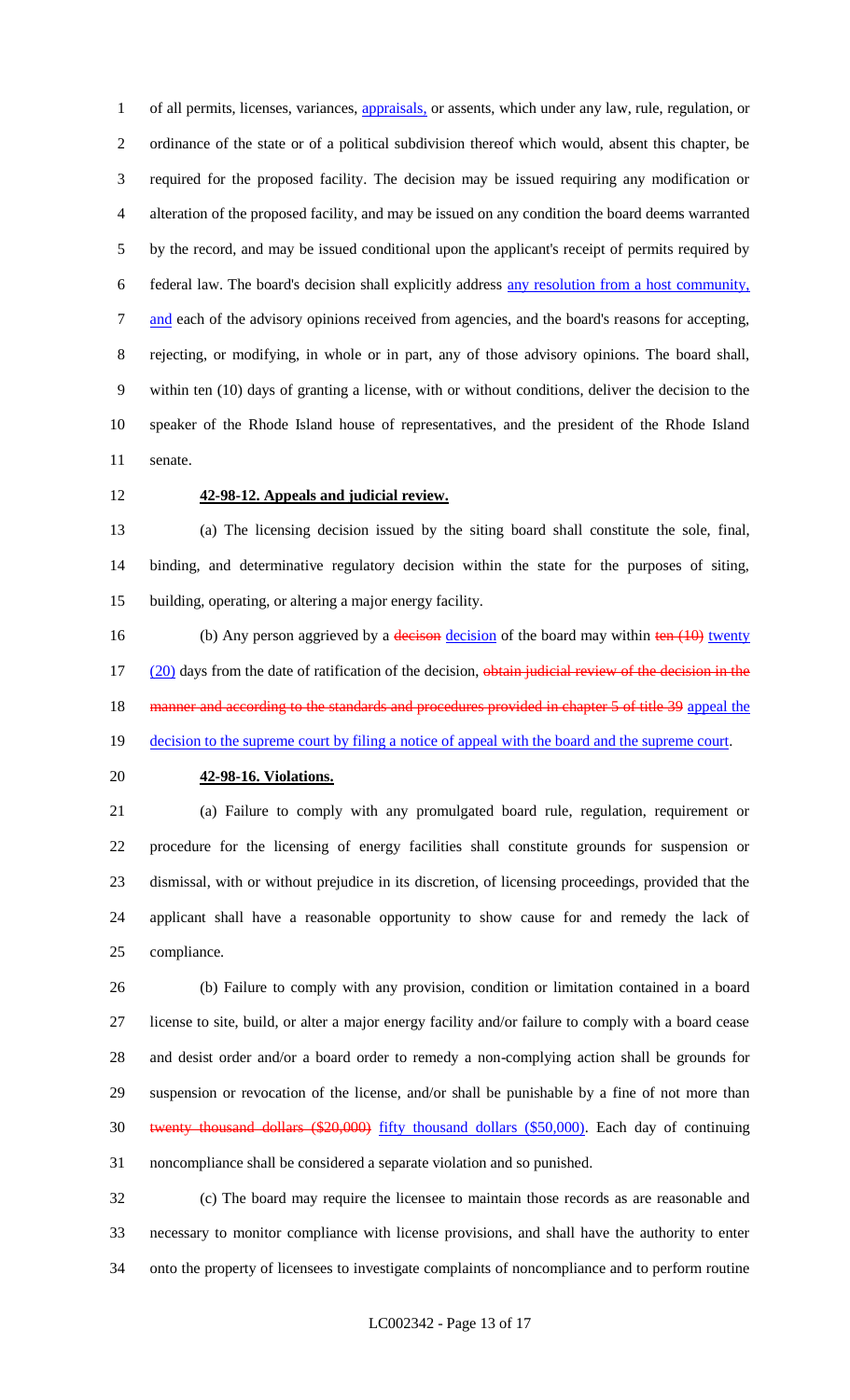inspections.

2 (d) The board shall take reasonable steps to ensure each facility for which a certificate has been issued is constructed, maintained, and operated in compliance with such certificate and any other standard established pursuant to this chapter. The board may designate officials or staff of any state agencies as its agents for the purposes of investigating complaints, performing routine maintenance functions and issuing written cease and desist orders.

 (e) Any license may be revoked or suspended for any materially false statement in the application or supplemental submissions by the applicant when a true answer would have

warranted the board's refusal to issue a license in the first instance.

 (f) Civil proceedings to enforce this chapter may be brought by the department of 11 attorney general or any host community in the superior court.

 (g) Nothing in this chapter shall preclude a host community from enforcing municipal 13 ordinances, levying fines, or pursuing any other legally available enforcement remedies, unless 14 such ordinances are in direct conflict with a certificate or license issued by the board.

#### **42-98-17. Appropriation, fees and grants.**

 (a) There is created an account to be known as the "energy facility siting account", an account within the public utilities commission in the general fund, hereinafter referred to as the "account", for the purpose of providing the financial means for the board to purchase materials and to employ on a contract or other basis legal counsel, official stenographers, engineers, accountants, and expert witnesses and for other necessary expenses of the board in investigations and hearings on applications for licensure under this chapter. The general assembly shall annually appropriate to the account the amounts as may be required to bring the balance of the account to the sum of one hundred thousand dollars (\$100,000); provided, however, that if at June 30 in any year the balance in the account shall be in excess of one hundred thousand dollars (\$100,000), the amount of the excess shall be transferred to the general account of the state. The controller is authorized and directed to draw his or her orders upon the general treasurer for the payment from the account of the sums as may be required from time to time upon receipt by the controller of proper vouchers approved by the chairperson of the board or the secretary.

 (b) The board shall be authorized to establish reasonable fees for investigations, applications and hearings. Applicants shall pay those fees in full prior to the hearing process commencing unless the board agrees to an alternative payment schedule. All fees collected by the board shall be deposited with the general treasurer and appropriated to the board. The state controller is authorized and directed to draw his or her orders upon the general treasurer for payment of any sum or sums as may be necessary from time to time and upon receipt by him or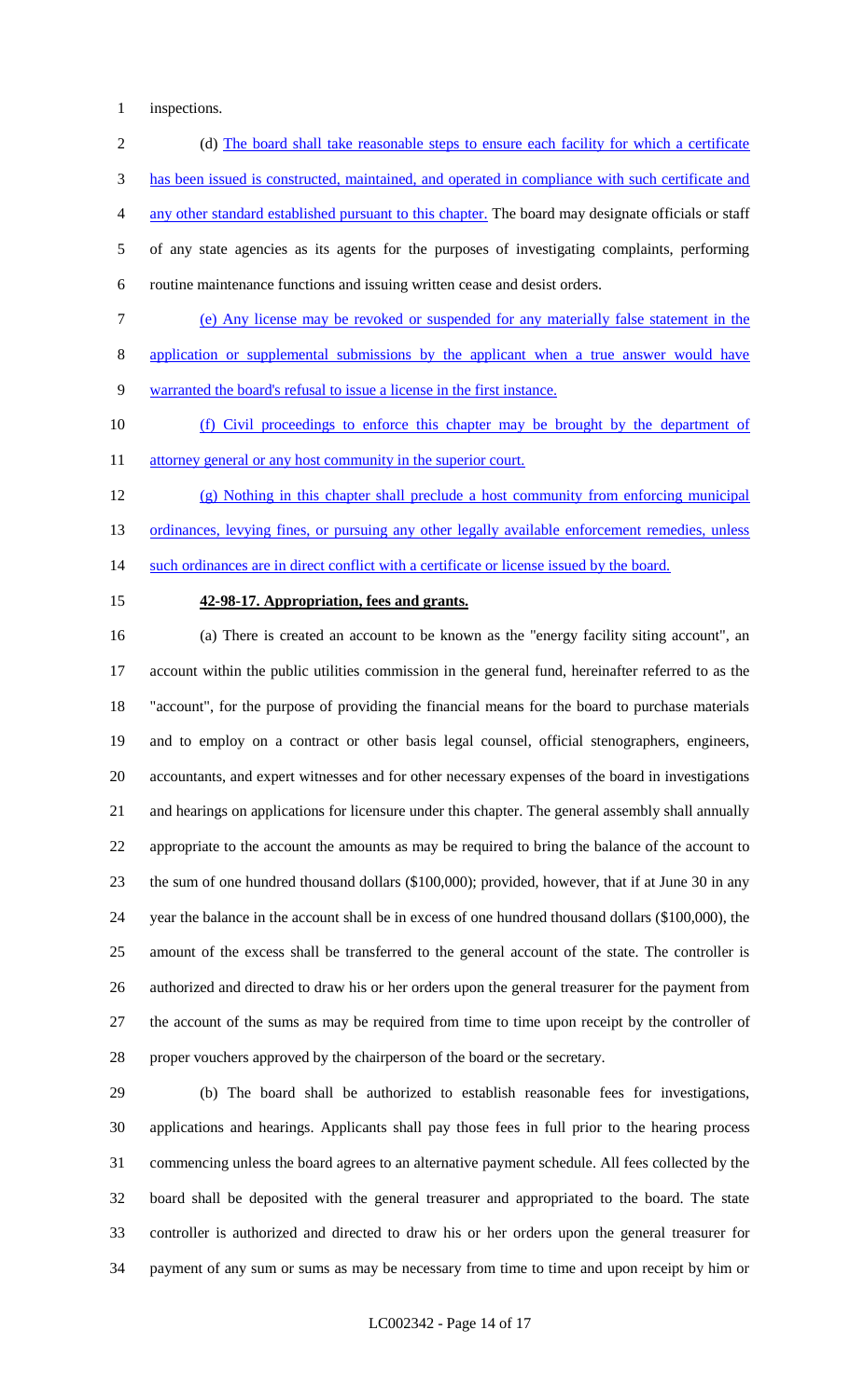her of authenticated vouchers presented by the coordinator of the board.

 (c) All moneys collected by the chairperson or the secretary pursuant to this section shall be paid by him or her monthly to the general treasurer to be added to the energy facility siting account.

 (d) Failure of the applicant to pay expenses lawfully assessed by the board shall constitute grounds for suspension of licensing proceedings or revocation of any license granted, until the applicant has paid the expenses.

 (e) The board shall be empowered to draw upon this account and to distribute monies from the fees to and bodies of state and local government participating in licensing actions or acting as the board's agents for the purposes of insuring compliance with license provisions and for employing staff or consultants and for carrying out the provisions of this chapter.

 (f) The board shall be authorized to receive any grants made for the purpose of planning for or regulating the siting of energy facilities and to disburse and administer the grants under the terms of the grants.

- (g) The board shall not issue a license to build a new fossil-fuel electric generating 16 facility unless the applicant demonstrates it has satisfied the following requirements:
- (1) The applicant shall provide adequate funds for the host community fire marshal to
- 18 retain at least one special inspector to assist the host community fire marshal, for the duration of
- 19 the construction project; and
- (2) The applicant shall provide adequate funds to be used in the training of local public
- safety and emergency management personnel in the host community, including quasi-municipal

corporations within the host community, and personnel from neighboring communities which

- would likely provide mutual aid within the host community, on the complex issues of electric
- 24 generating facility construction and operation.
- (h) The special inspector retained under subsection (g) of this section shall:
- 26 (1) Be approved by the board and not otherwise employed or financially involved in the

construction or operation of the facility, have knowledge and field experience in electric

- 28 generating facility construction; and
- 29 (2) Assist the local fire marshal with review and approval of an appropriate safety plan
- for the electric generating facility, and conduct inspections during construction of the facility to
- ensure compliance with certificates and safety standards.
- **42-98-20. Informational filings.**

 (a) To assist the board in achieving the policy objectives set forth in § 42-98-2, the owners of any proposed energy facility, whether or not the facility qualified as a major energy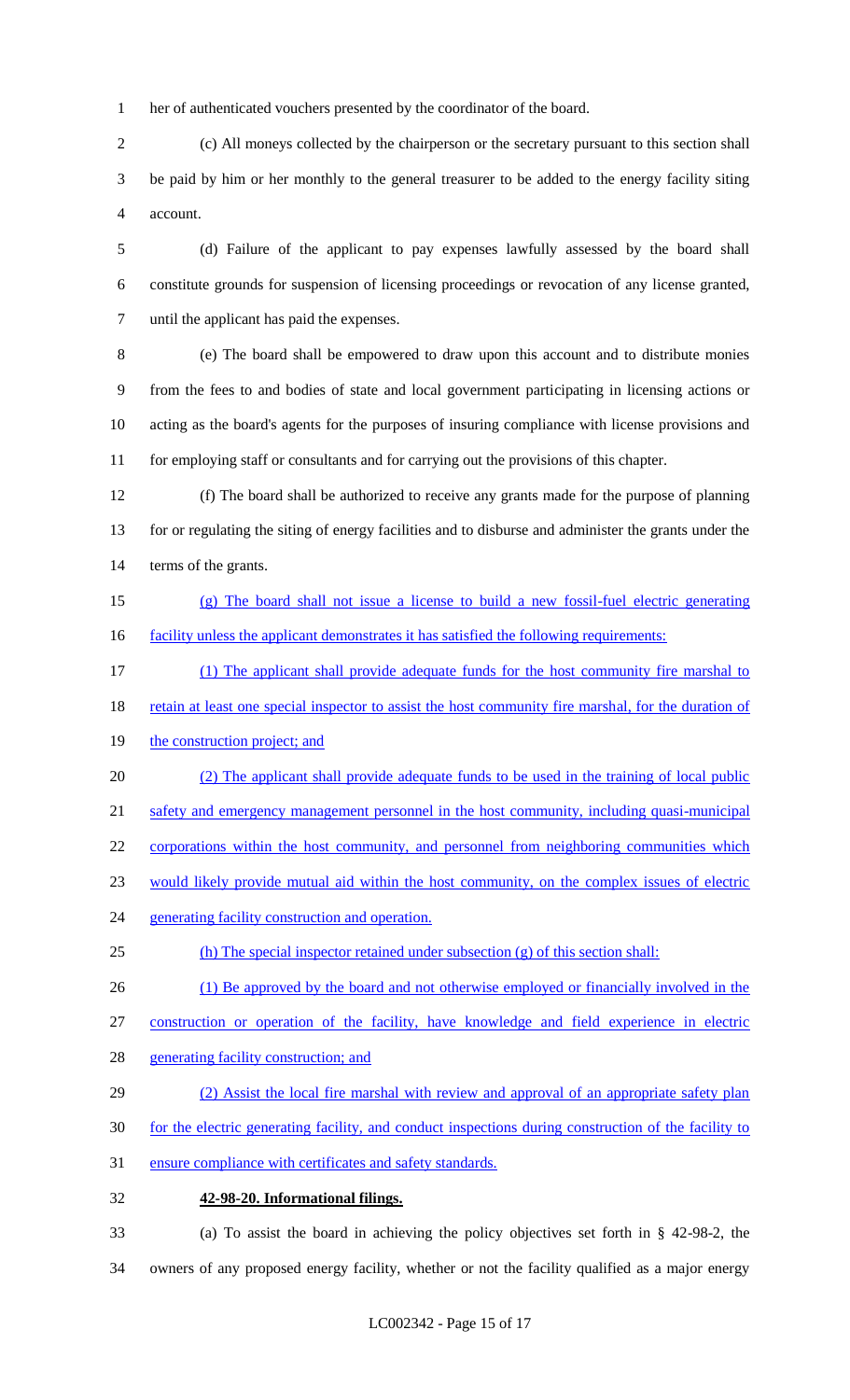facility, shall make an informational filing with the board at the time of first application to any other agency, board, council, or commission of the state or political subdivision of the state required to issue a permit, license, assent, or variance in order for the siting, construction, or alteration of the facility to proceed. Copies of any informational filing shall be provided to the councils of the towns and cities affected by the proposed facility within seven (7) days of filing with the board.

(b) The informational filing shall contain at least the following:

 (1) Identification of the proposed owner(s) of the facility, including identification of all affiliates of the proposed owners, as the term is defined in § 39-3-27.

(2) Detailed description of the proposed facility, including its function and operating

characteristics, and complete plans as to all structures, including underground construction and

transmission facilities, underground or aerial, associated with the proposed facility.

SECTION 2. This act shall take effect upon passage.

#### ======== LC002342 ========